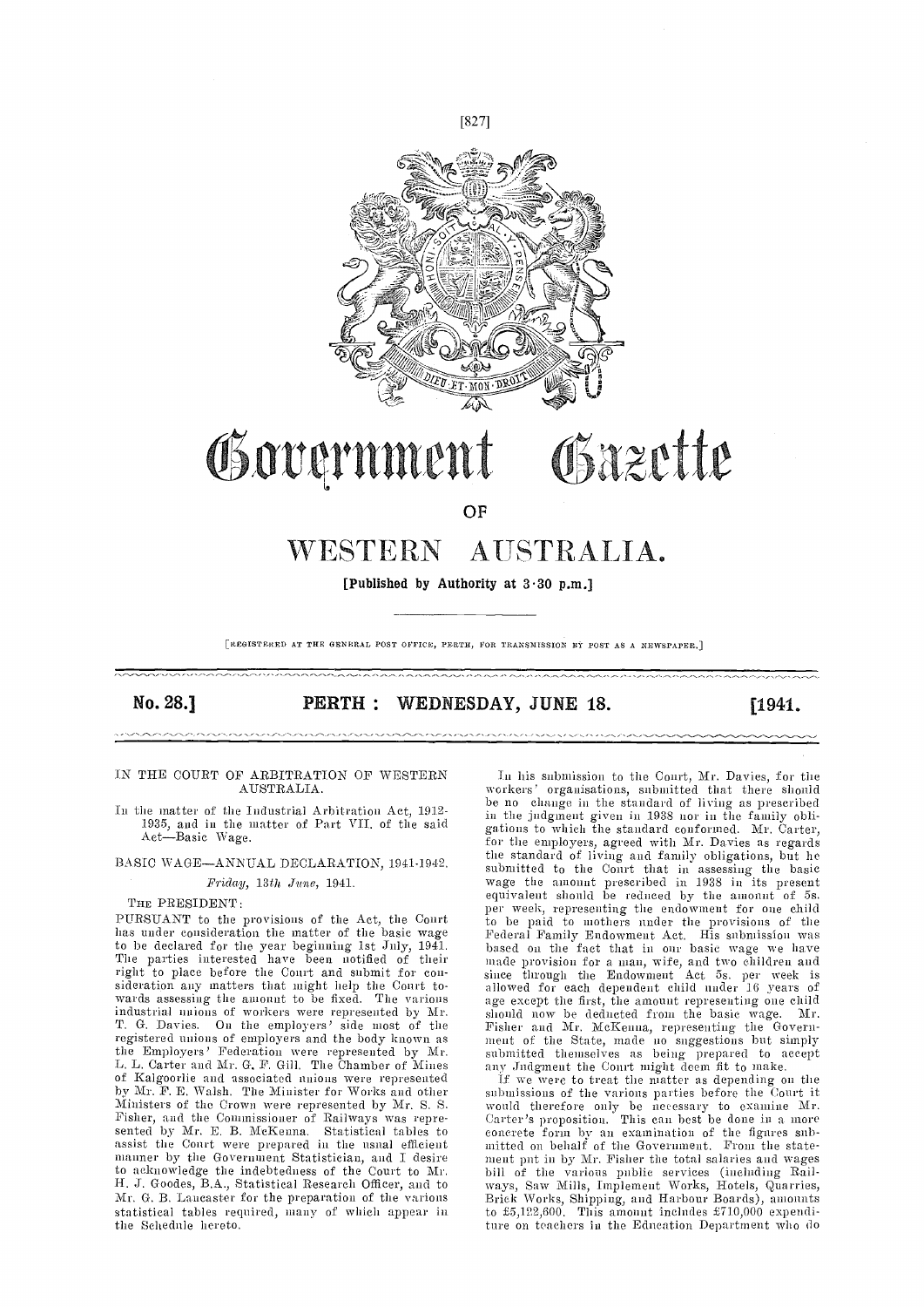not come within the provisions of the Industrial Arbitration Act. Under the Federal Endowment Act the Government as employer of labour will be required<br>to pay  $2\frac{1}{2}\%$ , except on the first £1,000, which is not very material in this instance. The estimated amount State. In 1938 the Court fixed a new standard for the therefore that the Government will have to pay to-<br>therefore that the Government will have to pay to- basic wage in wards this tax amounts to £128,065 per annum, and an additional sum of £18,000 in respect of employees paid frons Loan and Trust Accounts, making in all £146,065. At the request of the Court., Mr. Fisher and Mr. McKenna had a subsequent statement put in showing been the effect of the suggestion of Mr. Carter that 5s.<br>should be deducted from the basic wage now obtain-<br>ing. This second return showed that by the deduction of this amount from the workers' wages the Government would be relieved of a payment of £226,000 in  $\frac{p_{\text{loss}}}{q_{\text{conn}}}$ their wages bill. This would show a saving in the  $\frac{e^{c_0 n_0}}{w^{11}}$ transaction of £80,000, but if we dismiss teachers from the will celtain<br>the calculation this would be increased to £97,750. stands. So The only conclusion that one could draw from that is that such action on the Court's part would result in a very profitable adjustment, from a monetary point of view, on the part of the Government. In fact, speaking roughly, it would result in the wage and<br>salary earners in the Government Service paying out of their salaries and wages not only the amount of the his own, has supplied the tables now appearing in the Federal Endowment Tax but nearly as much more Schedule. On the whole there is nothing in the produc again. The same result may perhaps be more easily appreciated by taking a simple rough example. Supappreciated by taking a simple rough example. Sup-<br>pose an employer employs 24 adult men at an average<br>wage of  $\overline{x}$  per week each. His wages bill for a<br>week would amount to  $\overline{x}$ 120. Of this amount (less<br> $\overline{x}$ 20 st  $\mathcal{L}_2$  is the workers had their wages reduced by  $\mathcal{L}_2$ . If now these workers had their wages reduced by 5s. per man per week, the employer's wages bill that he would<br>man per week, the employer's wages bill that he would<br>that he would be reduced by  $\frac{1}{2}$  families. It is not my province to discuss the mean<br>week. In the result he of tax per week but be relieved of the payment in any live acceptor wages of £6 per week. In fact were the 5s. to be reduced by half he would have the whole of his tax should refunded to him. I do not think it is necessary to second say any more under this heading or to emphasise the Gove<br>deductions that must necessarily be drawn from the a Co<br>figures.

The Court has to be guided in its fixation of the basic Judg<br>wage by the provisions in the Act in which its powers<br>are contained. When considering these it will be found that the words of the section under which it acts are the clear and plain, to the effect that the amount to be pre- and care in the Court must be based upon what has been wo termed the '' needs'' basis, founded upon the domestic basis basis, founded upon the domestic basis to review' all the old niatter as to what constitutes the domestic obligations of the average worker, it has come to be recognised now that the average worker is to be<br>considered the married worker and that his domestic<br>obligations comprise such a worker with a wife and two<br>dependent children. It has been customary in the past to refer to these two children as children under 14 years of age, but the statistical information shows that the same result of two dependent children is reached even dependent children, and some system of family c<br>if we extend the age of dependency to 16 years downent to make such provision ought to be adopted.

if we extend the age of dependency to 16 years.<br>Tables prepared by Mr. Goodes and appearing in the Schedule hereto give full and detailed particulars, and  $\frac{1}{2}$  is, of course, to be noted that the endowment pr are well worth intensive study, from an economic and<br>social standpoint. The figures relate to children under and support<br>16 years, and to ascertain their application to children considerably<br>under 15 years it is necessary for those under 14 years. From whatever angle it may that some States in their basic wage declarations purpo<br>be viewed or however dependent children may be calculated by provide for a family of man, wife, and three childre culated, it will be seen from the Tables appearing in the and this State provides for a man, wife, and two chil<br>Schedule hereto that the figure 2 cannot be exceeded ren, has introduced legislation to provide for endowme<br>wi same time very many arguments based on the figures and the salso some satisfaction to note that it has now be might be put forward for fractional reduction in that pronounced in authoritative quarters that the basic was fi figure. This Court, however, in its Judgment in 1926 stated that it could not make any allowance for fractions  $\begin{bmatrix} p_1 \ p_2 \end{bmatrix}$  of a child and that still remains.

the family, but whilst that is the case, by another section Power<br>of the Act the Court is inferentially required to bear in Cour<br>mind ''what is fair and right in relation to any indus-<br>at the trial matter having regard to the interests of the per- rec<br>sons immediately concerned and of the community as a and first

This second return showed that by the deduction<br>is amount from the workers' wages the Govern. of such violence and terrific consequences that it is imwhole'' (section 4). It would be folly for this Court, and not in the interests of workers, to prescribe a wage which cannot be paid by industry, or which would have the effect of impeding the progress of industry in the basic wage in Western Australia, based upon family requirements. It felt it was justified in doing this, con-<br>sidering the satisfactory financial position of the State, thereby raising the standard by 5s. to 6s. per week<br>towards the purchasing power of the family. It has not been shown to us, nor even attempted, that the conse-<br>quences of this increase in real wages acted as a detri-Next time we are in the midst of a was selected as a was of such violence and terrific consequences that it is impossible for mere mortals to foretell what financial and economic repercussions the State may experience. It economic repercussions the State may experience. will certainly take another 12 months before we can appreciate with any degree of exactness how this State stands. So far as are available, the figures of productivity are shown in the Schedule, and must be pronounced satisfactory. These, are, of course, only a partial reflection of the capacity of the State to pay wages of any tion of the capacity of the State to pay wages of any eertain amount. The real test is the available national income of the State. Mr. Goodes, who has made tin investigation of national income a province peculiarly Schedule. On the whole, there is nothing in the produc tivity return, nor in the returns dealing with the nationa income, that would justify the Court in this connection<br>in reducing the standard of living fixed in the 1931<br>Judgment.

#### CHILD ENDOWMENT.

I notice with satisfaction that at last some provisio:<br>has been made to provide an endowment for large<br>families. It is not my province to discuss the mean adopted for this provision, nor whether there should b any limit fixed on family income beyond which endow ment should not operate, nor as to whether endowmen should be paid to commence with the first child or th second child or thereafter. All these are matters for ou<br>Government and our politicians, with which the Court a Government and our politicians, with which the Court a<br>a Court has no concern. I desire to recall, however,<br>portion of the judgment given in the basic wage declar:<br>tion of 1927, shortly after I had taken the position c<br>Jud

"It is true that in providing for only two childre<br>there will be a number of children left unprovided for there will be a number of children left unprovided for<br>and even if three children were provided for the<br>would still be a number outside the provision of the<br>basic wage. But it is also true that when the basi<br>wage compels i in effect, compels provision for a number of nometistical existent children...................................

The position as revealed by these figures clearly is dicates the necessity of making provision in some other nethod than by a basic wage declaration founded  $\epsilon$ the ordinary needs of a married worker, for provisic for those families where there are more than tv dependent children, and some system of family e:

I have said that the Act prescribes clearly that our<br>Distribution of the Harvester Judgment in 192<br>basic wage is based upon the ''ueeds'' requirements of the Harvester figures, plus what was known as t<br>the family, but whil It is, of course, to be noted that the endowment pr<br>visions of 5s. per child do not repay for the maintenan<br>and support of the children. This would amount to<br>considerably higher sum. The Court, however, does knc that the Conmonwealth Parliament, with the knowled;<br>that some States in their basic wage declarations purpo and this State provides for a man, wife, and two chil for dependent children in excess of one in the famil It is also some satisfaction to note that it has now be prescribed by the Federal Court, while a family genes a fairly genes of three, was a meagre and i sufficient provision for a family of four. This Cour after an examination of the Harvester Judgment in 192 came to the same conclusion, and as a result increas the Harvester figures, plus what was known as t<br>Powers 3s., by an amount of 5s. per week. Thus t Court has now been fully justified in the action it to<br>at that time and it is a satisfactory, though a tar<br>recognition of principles and practice laid down in th first judgment, though much criticized at the time.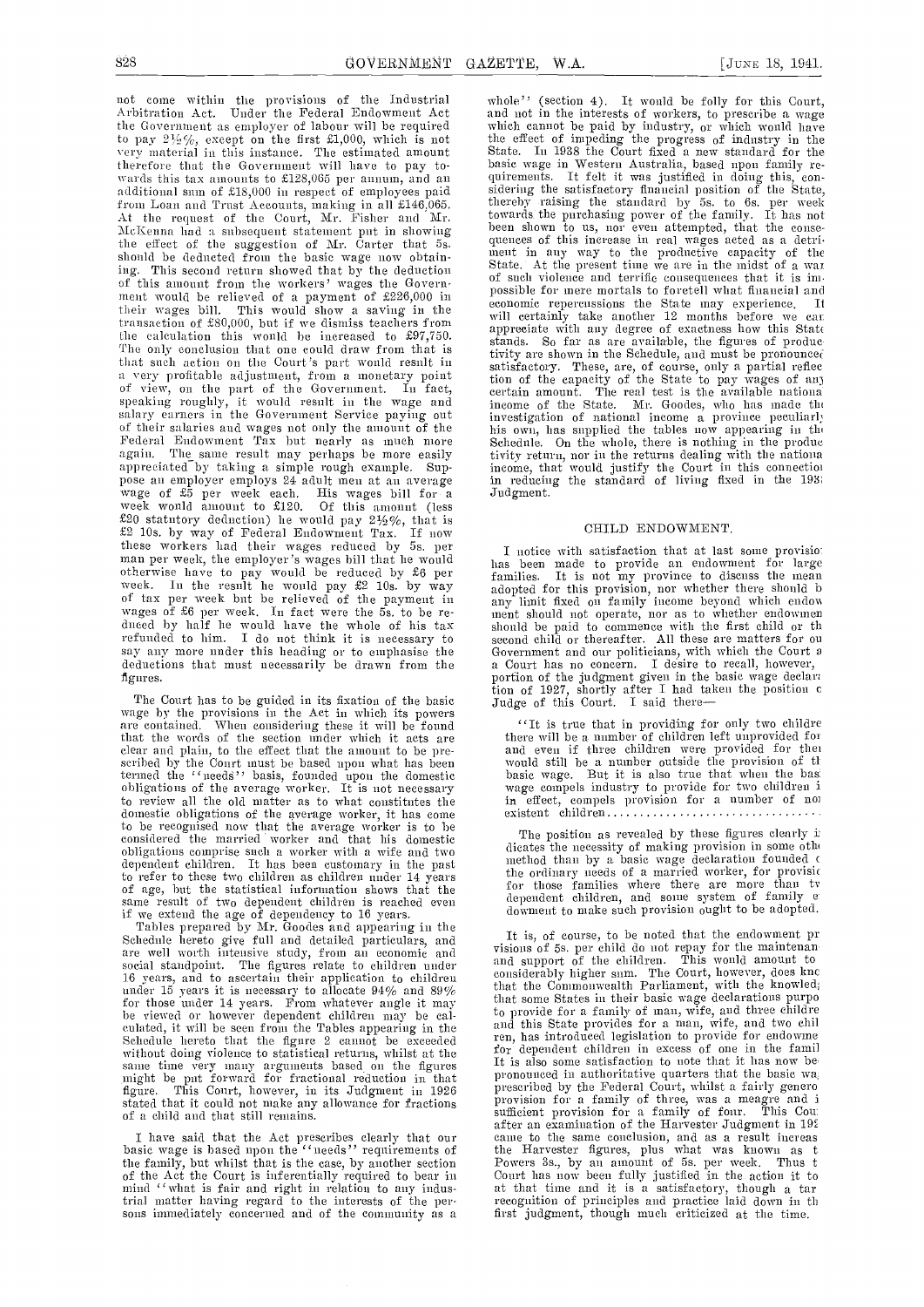Let me now summarise briefly the reasons that impel me to the conclusion that no change shall be made in the present basic wage. These are

income returns annexed hereto are such as to exhibit no indication of a reduced standard of living being necessary.

Secondly :-The Minister of the Commonwealth Gov- (1) Metropolitan Area, which for this purpose shall<br>ernment in introducing the Child Endowment Tax quoted be taken to be that portion of the State comprised and adopted the following statement from the basic wage judgment of the Federal Court delivered recently

''On our accepted standards of living, looking at it froni the 'needs' point of view only, I regard the present basic wage as adequate for a family unit of three, but think it offers only a meagre existence for a family unit of four.'' (By the Chief Judge.)

Having in mind this standard, the Commonwealth Gov-<br>
ernment has passed the present Child Endowment Enact-<br>
Division of the State, except such portion thereof as<br>
nent providing for family endowment, commencing with<br>
is co a family unit of four. The difference between the Federal herein:—<br>basic wage and the basic wage of this Court is that this<br>Court provides for the family unit of four not a meagre existence but a reasonable standard of existence, accord-ing to our accepted notions of faunly requirements in the community. I hold that the difference in the concept<br>of a meagre existence and a reasonable existence is not<br>such as would justify the Conrt in reducing its past<br>standards. Should the necessity arise to tax the unnar-<br>

Thirdly :—To adopt the suggestion of the employers' advocate of a set off of 5s. per week would mean, in effect, the repayment by the workers out of their wages effect, the repayment by the workers out of their wages of the endowment tax paid by the employers, and, in addition to that, would free the employer from wages<br>payment of about a similar amount. To put it another<br>way, the employer would pay  $2\frac{1}{2}\%$  Child Endowment<br>Tax on his wages fund and he would be relieved of the<br>payme

Under direction the statistical advisers whose names I have mentioned have prepared some very interesting graphs, serving to illustrate some aspects of the development taking place since the 1938 Judg-<br>ment as regards the basic wage. Chart 1 shows the<br>retail price of the various elements constituting the retail price of the various elements constituting the basic wage in the metropolitan area from January 1st, 1938, to March 31st, 1941. This shows in an employ easily assimilable form the increase that has taken place in the case of

Food and groceries;

 $(2)$  Clothing;

(3) Miscellaneous expenditure,

and in all the items combined to make up the total basic wage. The rent element throughout has re- mained static, or practically so, and the largest increase is shown in the clothing. Food and groceries maintenance of the status quo. He further mged is<br>show remarkable fluctuation. It is also evident from the Child Endowment Act should be regarded by<br>this graph that the c this graph that the clothing item in the family budget is the one that requires closest inspection from a point of view of price increase.

Chart 2 shows similar information to Chart No. 1 as applied to Kalgoorlie and Boulder, and the same remarks, generally speaking, apply. The Kalgoorlie-Boulder rent figure still remains abnormally high at enable them to ask the Court for a reduction in the<br>
fil 7s. 6d. per week, though the accommodation pro-<br>
vided is no better than when the rental figure was<br>
in of the a forms 26.5% of the total basic wage, whilst in the metropolitan area the proportion is 22.5%.

Chart No. 3 presents the basic wage from a different angle. Here we see the constituents of the basic wage for the metropolitan area shown in relative proportions so that for each of the years 1938 and 1939 and up to this or any other Court in the Commonwealth to have<br>the first quarter of 1941 the relative expenditure on regard to the new legislation, but they did, however, the first quarter of 1941 the relative expenditure on each item as compared with the total may be seen at a glance. At one time it was considered that food, groceries, and rent filled about 66% of the family groceries, and rent filled about 66% of the family Indget. This chart shows that this is no longer the must case.

#### DECLARATION.

e present pasic wage. These are the financial and productivity and national and declares the Court of Arbitration hereby determines<br>Firstly:—The financial and productivity and national and declares the basic wage to be pai In pursuance of the provisions of Part VII of the and declares the basic wage to be paid to male and female workers shall be as  $f_0$  blows:-

#### Adults.

within a radius of fifteen (15) miles from the General Post Office, Perth: —

|         |                      |                      |                      |               |                                                         | Per                              |  |
|---------|----------------------|----------------------|----------------------|---------------|---------------------------------------------------------|----------------------------------|--|
|         |                      |                      |                      |               |                                                         | Week.                            |  |
|         |                      |                      |                      |               |                                                         | $f$ s.d.                         |  |
| Males   | $\ddot{\phantom{0}}$ | $\ddot{\phantom{1}}$ | $\sim$ $\sim$        | $\ddotsc$     | $\mathcal{F}_{\mathbf{a}}$ . $\mathcal{F}_{\mathbf{a}}$ | -8<br>$\overline{4}$<br>$\theta$ |  |
| Females | $\ddot{\phantom{a}}$ | $\ddot{\phantom{1}}$ | $\sim$ $\sim$ $\sim$ | $\sim$ $\sim$ | $\sim$ $\sim$                                           | $^{2}$<br>-7<br>6                |  |

Division of the State, except such portion thereof as is comprised within the Metropolitan Area as defined

|       |  | Per<br>Week. |  |                   |          |       |  |  |  |
|-------|--|--------------|--|-------------------|----------|-------|--|--|--|
|       |  |              |  |                   | $f$ s.d. |       |  |  |  |
| Males |  |              |  | $4\quad 9\quad 3$ |          |       |  |  |  |
|       |  |              |  |                   |          | 2 8 2 |  |  |  |

Goldfields Areas and all other portions of the State, exclusive of the South-West Land Division:

|                                  |  |                                                                 |                      | Per<br>Week.      |  |
|----------------------------------|--|-----------------------------------------------------------------|----------------------|-------------------|--|
|                                  |  |                                                                 |                      | £ s.d.            |  |
| Males $\cdots$ $\cdots$ $\cdots$ |  |                                                                 | $\ddot{\phantom{a}}$ | $5\quad 3\quad 6$ |  |
| $\rm Fcmales$                    |  | the second contract of the second contract of the second second |                      | 2 15 11           |  |

#### Apprentices and Junior Workers.

 $(4)$  The wages being paid to these workers will be altered proportionately if and when necessary to the alterations in the basic wages above declared by the application of the percentage where percentages are fixed in the Award or Industrial Agreement and by direct proportion where the amount and not percentage is prescribed.

#### General.

 $(5)$  Payment shall be *pro rata* where the term of  $employ$ ment is less than one  $(1)$  week.

#### (Sgd.) WALTER DWYER, [L.s.1 President.

Ms. TRAINER:

In this year's inquiry there was not a great deal of information before the Court. Mr. Carter, on behalf of

the employers, said that they were favourable to the maintenance of the *status quo*. He further nrged that the Child Endowment Act should be regarded by the Court as a set off in the fixation of the basic wage. It is now well known that the child endowment legislation endows a family with a payment of 5s. for every child under 16 after the first one. Employers have for many<br>years claimed that the Court had allowed for too many non-existent children. The Child Endowment Act in this year's inquiry provided the employers with a vehicle to enable theni to ask the Court for a reduction in the standard of living as typified in the Court 's determination of the average of two dependent children.

legislation will have upon the State's economy, or how it will affect costs of production or even the cost of living and, in my view, to attempt any sort of estimate living and, in my view, to attempt any sort of estimate would he mere conjecture; this Court must have something more tangible and substantial than guess-work for it to justify any disturbance of existing basic wage standards. The legislative authorities have not directed this or any other Court in the Commonwealth to have know the basis and components of basic wage determinations in all States and also the Federal decisions.

<sup>I</sup> feel, for my own part, that the child endowment must be regarded as an additional gift to Australian mothers who possess more tiran one dependent child under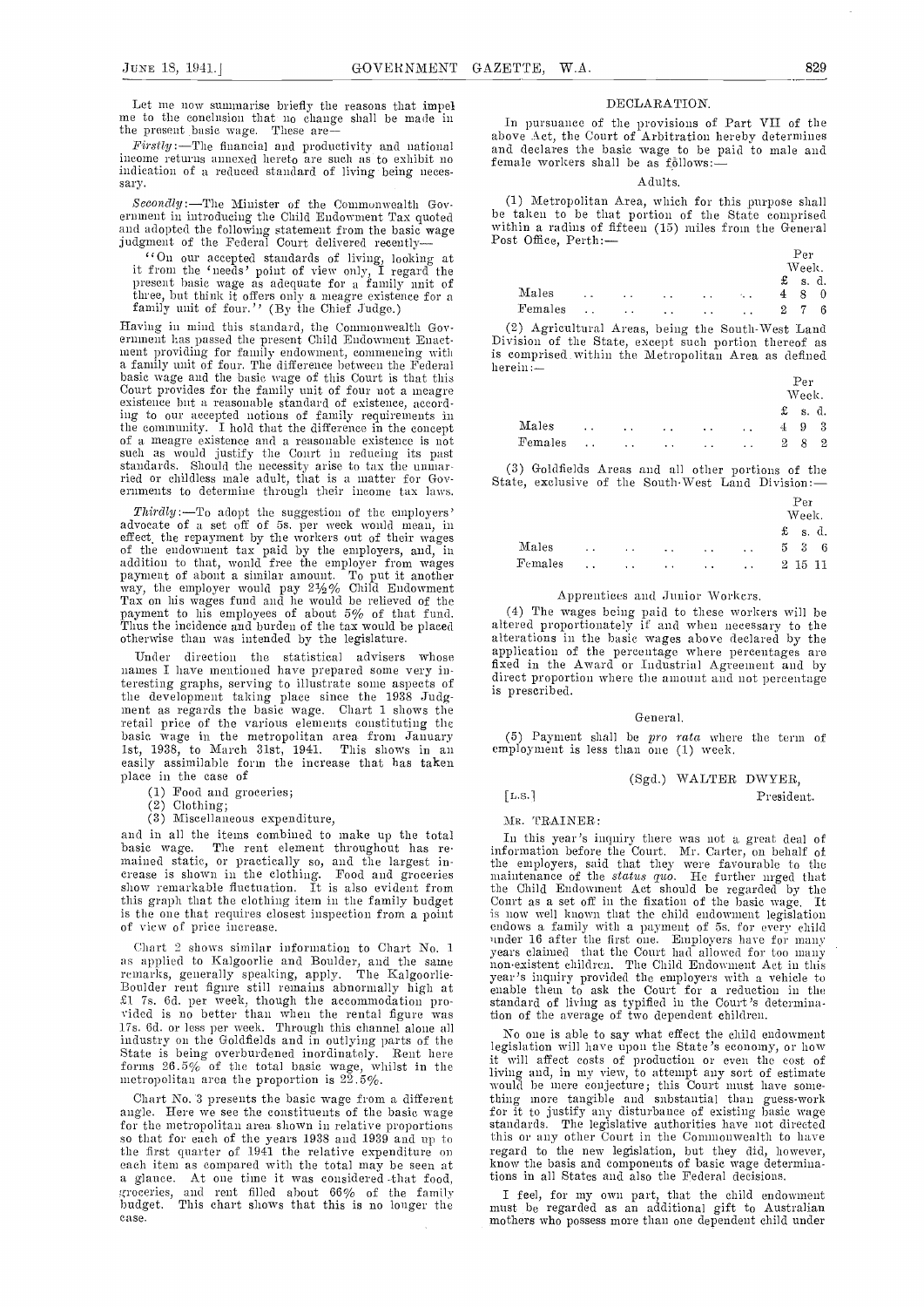16 years of age, and it would be quite wrong and, in-<br>deed, unfair, in my opinion, to regard the 5s. per child<br>as a set off against the basic wage as previously deter-<br>mined by this Court. The employer, under the endowment legislation, has to pay a pay roll tax of  $2\frac{1}{2}\%$  on his declared total wages over the first £20, and, after an examination ployer the Act, it is quite conceivable that to reduce the should basic wage by 5s, per of the except by 5s, per week would enable mail to reduce the should be considered to make a substantial profit after they had paid their anakes provision.<br>  $2\frac{1}{2}$  Ye pay roll tax. Surely it is reasonable to assume tha that tills ti-as never intended by the Parliament, and Mr. Carte], or Sir. Walsh. in their wildest dreams would not seriously suggest that the legislation was designed to produce such an anomaly.

Apart from this, the Court had no information to the any domestic obligations to will<br>guide it, and no evidence was submitted that conld logic-<br>One of the first points to be decident ally be utilised to cancel a benefit which the Federal its initial inquiry in 1926 was—What size family was Parliament apparently desired to bestow upon Australian motherhood.

When national emergency had imposed additional taxation burdens on basic wage earners it was several times urged, on the workers' behalf, in these yearly inquiries, that the Court should award some allowance as a set off to this taxation. Rightly or wrongly this  $\frac{1}{1}$ ,  $\frac{1}{1}$ . that tile Legislature, being eogmsant of basic wage deter ininatious, it deliberately imposed these added burdens on basic wage earners on the basis of equality of sacri fice.

When the question is in the reverse, in my opinion the added benefit of child endowment could not logically be regarded by the Court as a set off against the basic wage, and it is for that reason that I agree with the decision, with the reservation that I do not subscribe to the idea that wages and standards should not be raised in war time.

Mr. THOMAS:<br>The parties who appeared before the Court in this year's inquiry did not ask for any departure from the standards laid down by the Court in its previous declarations, but Mr. Carter, on behalf of the employers, requested that the child endowment of 5s.<br>should be considered by the Court as a set off against the upkeep of one of the children for which the Court

The Industrial Arbitration Act places upon this Court the responsibility for deciding a basic wage sufficient to enable the average worker, to whom it applies, to live in reasonable comfort, having regard to any domestic obligations to which such average worker would be ordinarily subject.<br>One of the first points to be decided by the Court at

to be regarded as the average family to be Provided for? In its declaration the Court provided for a family of man, wife, and two children.

According to return No. 9, submitted in the present inquiry by the Statistical Officer, the average number inquiry by the Statistical Officer, the average number<br>of children under 16 years of age—per husband is 1.44 and under 14 years 1.26. It is therefore clear that in providing for two children, the Court has provided in providing for two children, the Court has provided for more than the average family.

I consider that some adjustment should be made so as to bring the basic wage into line with what the returns furnished show to be the average family.

At the present time great efforts are being made to extend local manufactures. The fact that the State basic wage for the metropolitan area exceeds the Federal basic wage for Perth and Fremantle by 6s.<br>Per week, adds to the many handicaps local manufacturers have in meeting Eastern States competition.

#### SCHEDULE.

#### STATEMENT No. I.

Value of Production.

Western Australia. The contract of the contract of the Vears 1926-27 to 1939-40.

| Year.              |                      |                          | Recorded Net Value $(a)$ . |                          |                 | " Real" Net Value Index No. $-(b)$ .<br>$(1926 - 27 = 100)$ | Net Value of Material<br>Production per head of<br>Mean Population. |                           |                                                                        |
|--------------------|----------------------|--------------------------|----------------------------|--------------------------|-----------------|-------------------------------------------------------------|---------------------------------------------------------------------|---------------------------|------------------------------------------------------------------------|
|                    |                      | Primary.<br>(1)          | Manufac-<br>turing.<br>(2) | Total.<br>(3)            | Primary,<br>(4) | Manufac-<br>turing.<br>(5)                                  | Total.<br>(6)                                                       | Recorded<br>Value.<br>(7) | $``$ Real"<br>Value Index<br>No. $(b)$ .<br>(1926–27<br>$= 100$<br>(8) |
|                    |                      | £                        | £                          | £                        |                 |                                                             |                                                                     | £                         |                                                                        |
| 1926–27            | $\cdots$             | 16,255,928               | 6,907,023                  | 23,162,951               | 100             | 100                                                         | 100                                                                 | 60.0                      | 100                                                                    |
| 1927–28            | $\cdots$             | 18,114,117               | 7,690,123                  | 25,804,240               | 111             | 111                                                         | 111                                                                 | 64.5                      | 107                                                                    |
| 1928–29            | $\cdots$             | 15,980,365               | 7,968,649                  | 23,949,014               | 94              | 111                                                         | 99                                                                  | 57.8                      | 92                                                                     |
| 1929–30            | $\ddotsc$            | 13,372,828               | 7,488,060                  | 20,860,888               | 80              | 105                                                         | 88                                                                  | 49.0                      | 80                                                                     |
| 1930–31            | $\cdots$             | 8,633,090                | 5,281,111                  | 13,914,201               | $\overline{5}6$ | 81                                                          | 64                                                                  | 32.3                      | 57                                                                     |
| 1931-32            | $\cdots$             | 11,911,099               | 4,605,764                  | 16,516,863               | 85              | 77                                                          | 82                                                                  | $38 \cdot 1$              | 74                                                                     |
| 1932-33            | $\cdots$             | 12,356,975               | 5,061,842                  | 17,418,817               | 91              | 88                                                          | 90                                                                  | 39.9                      | 81.                                                                    |
| 1933-34            | $\cdots$             | 14,987,947               | 5,444,280                  | 20,432,227               | 111             | 95                                                          | 106                                                                 | 46.4                      | 93                                                                     |
| 1934–35            | $\cdots$             | 14,087,719<br>16,175,921 | 6,284,923                  | 20,372,642               | 102             | 108                                                         | 104                                                                 | 46.0                      | 91                                                                     |
| 1935–36<br>1936–37 | $\ldots$ .           | 18,223,562               | 7,504,209                  | 23,680,130               | 117             | 128                                                         | 120                                                                 | 52.9                      | 103                                                                    |
| 1937–38            | $\cdots$             | 19,410,324               | 7,946,697<br>8,562,294     | 26,170,259               | 127             | 131                                                         | 128                                                                 | 57.9                      | 110                                                                    |
| 1938-39            | $\sim$ $\sim$        | 17,987,859               | 8,775,586                  | 27,972,618<br>26,763,445 | 135<br>122      | 140                                                         | 136                                                                 | 61.2                      | 115                                                                    |
| 1939–40            | $\cdots$<br>$\cdots$ | $(c)$ 23,180,000         | 9,027,728                  | $(c)$ 32,208,000         | 154<br>(c)      | 140<br>142                                                  | 127<br>-151<br>(c)                                                  | 57.8<br>69.1<br>(c)       | 106<br>125<br>(c)                                                      |

(a) Net Value in the case of " Primary " represents Gross Value *less* Marketing Costs and the Value of Goods Consumed in the process of production ; while, in the case of  $\lq\lq$  Manufacturing " it represents Value of Output less the cost of raw materials used and fuel, power, etc., consumed.

(b) Represents Net Value in terms of purchasing power (as determined by the Retail Prices All Items ("C" Series) Index Nos.), expressed as an Index-Number, the year 1926–27 being taken as a base = 100.

(c) The value of Primary Production should be treated as provisional.

Note.—Horizontal comparison between columns (4), (5), (6) and (8) must not be made, as in each case figures for the year 1926-27 have been equated to 100, irrespective of their relative magnitude.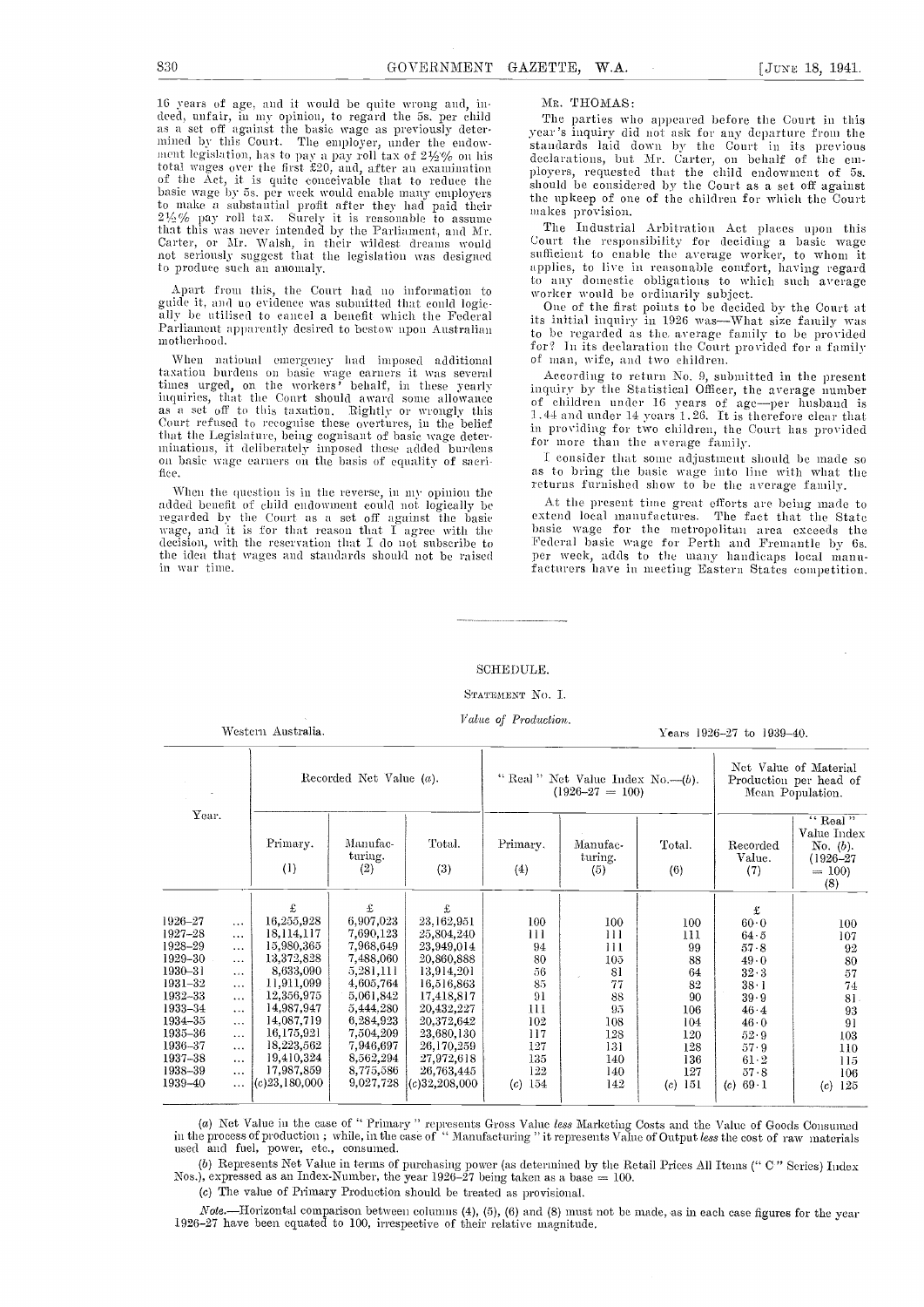#### STATEMENT NO. II.

STATEMENT IN RESPECT TO THE VALUE OF PRODUCTION IN THE MANUFACTURING MANUFACTURING PRODUCTION IN THE ESTABLISHMENTS OF WESTERN - A US-TRALIA.

Value of Production (a).

|                                                                                                                                                                                                                            |                                                                                                                                                               | Total<br>Amount                                                                    |                                                                            | Per Person Engaged.                                                                                     |
|----------------------------------------------------------------------------------------------------------------------------------------------------------------------------------------------------------------------------|---------------------------------------------------------------------------------------------------------------------------------------------------------------|------------------------------------------------------------------------------------|----------------------------------------------------------------------------|---------------------------------------------------------------------------------------------------------|
| Year.                                                                                                                                                                                                                      | Recorded<br>Produc-<br>tion.                                                                                                                                  | $\lq$ Real $\lq$<br>Production<br>Index No.<br>(b).<br>$(1926 - 27)$<br>100.<br>m. | Recorded<br>Production<br>Index No.<br>$(1926 - 27)$<br>$= 100.$           | $^{\circ}$ Real $^{\circ}$<br>Production<br>Index No.<br>(c).<br>$(1926 - 27)$<br>100.<br>$\frac{1}{2}$ |
|                                                                                                                                                                                                                            | (1)                                                                                                                                                           | (2)                                                                                | (3)                                                                        | (4)                                                                                                     |
| 1924<br>.<br>1925-26<br>.<br>1926-27<br>.<br>1927–28<br>.<br>1928-29<br>.<br>1929-30<br>$\cdots$<br>1930-31<br>$\ddot{\phantom{a}}$<br>1931-32<br>.<br>1932-33<br>$\cdots$<br>1933–34<br>.<br>1934–35<br>.<br>1935–36<br>. | £<br>6,958,472<br>6,407,409<br>6,907.023<br>7,690,123<br>7,968,649<br>7,488,060<br>5,281,111<br>4,605,764<br>5,061,842<br>5,444,280<br>6,284.923<br>7,504,209 | 105<br>94<br>100<br>111<br>111<br>105<br>81<br>77<br>88<br>95<br>108<br>128        | 90<br>87<br>100<br>106<br>107<br>107<br>101<br>97<br>96<br>95<br>99<br>101 | 94<br>88<br>100<br>105<br>103<br>104<br>107<br>112<br>116<br>114<br>117<br>118                          |
| 1936-37<br>.<br>$1937 - 38$ (d)<br>1938-39<br>.<br>1939-40<br>.                                                                                                                                                            | 7,946,697<br>8,562,294<br>8,775,586<br>9,027,728                                                                                                              | 131<br>140<br>140<br>142                                                           | 102<br>104<br>106<br>110                                                   | 115<br>117<br>117<br>120                                                                                |

(a) Value added in the course of manufacture, i.e., value of output less value of raw materials used and fuel, power, etc., consumed.

(b) Represents column (1) in terms of purchasing<br>power (as determined by the Retail Prices All Items<br> $('`C''. 'Series')$  Index Nos.) expressed as an Index

Number, the year 1926-27 being taken as a base = 100.<br>(c) Represents column (3) in terms of purchasing power as determined by the Retail Prices All Items<br>("C" Series) Index Nos.

(d) The total number of establishments furnishing returns, and the number of these which were operating in the Metropolitan Area, were respectively, as fol- $1088-39-2032$ ,  $1,276$ ;  $1937-38-2066$ ,  $1,251$ ;<br> $1938-39-2,129$ ,  $1,275$ ;  $1939-40-2,129$ ,  $1,293$ .

Note.--Horizontal comparison between columns (2), (3), and (4) must not be made, as in each case figures for the year 1926-27 have been equated to 100. irrespective of their relative magnitude.

### STATEMENT No. III.

#### National Income.

|             | Australia:                            |                                  | Western Australia :                      |                                   |  |  |  |
|-------------|---------------------------------------|----------------------------------|------------------------------------------|-----------------------------------|--|--|--|
| Year.       | Produced<br>National<br>Income. $(a)$ | Available<br>National<br>Income. | Produced<br>Community<br>Income.         | Available<br>Community<br>Income. |  |  |  |
| 1936-37     | £m.<br>760                            | £m.<br>725                       | £m.<br>48.5                              | £m.<br>41.5                       |  |  |  |
| 1937-38     | 796                                   | 761                              | 51.9                                     | 44.7                              |  |  |  |
| 1938-39     | 788                                   | 753                              | $52 - 3$                                 | 44.4                              |  |  |  |
| 1939-40     | (approx.)<br>863                      | 828                              | 53.7                                     | 45.8                              |  |  |  |
| $1940 - 41$ | (approx.)<br>900<br>(estimate)        | 865                              | $(\text{approx.})$<br>53.5<br>(estimate) | 45.5                              |  |  |  |

 $(a)$  As given by Mr. Colin Clark in '' Queensland Economic News," Vol. 9, No. 11.

Note.--Figures for Australia and Western Australia must not be compared horizontally in the table, as they are compiled by different methods.

#### STATEMENT No. III.-continued.

#### Western Australia.

|                              |                          | Produced Income.                          | Available Income.       |                                           |  |  |
|------------------------------|--------------------------|-------------------------------------------|-------------------------|-------------------------------------------|--|--|
| Year.                        | Per<br>Head.             | Per Head<br>at 1936–37<br>Price<br>Level. | Per<br>Head.            | Per Head<br>at 1936–37<br>Price<br>Level. |  |  |
| 1936-37<br>$\cdots$          | $£$ per<br>annum.<br>107 | $\pounds$ per<br>annum.<br>107            | $£$ per<br>annum.<br>92 | £ per<br>annum.<br>92                     |  |  |
| 1937-38<br>.                 | 114                      | 113                                       | 98                      | 97                                        |  |  |
| 1938-39<br>$\cdots$          | 113                      | 110                                       | 96                      | 94                                        |  |  |
| 1939-40<br>(ap-<br>$prox.$ ) | 115                      | 110                                       | 98                      | 94                                        |  |  |
| 1940-41<br>(est.)            | 114                      | 104                                       | 97                      | 88                                        |  |  |

#### STATEMENT NO. IV.

#### WESTERN AUSTRALIA—DEPENDENT CHILDREN UNDER 16.

Males and Females with Dependent Children under 16 and the number of dependent children as recorded in the 1933 Census Report, Page 1141.

| Children<br>per<br>person. | Males<br>with<br>Dependent<br>Children. | Number of<br>Children. | Females<br>with<br>Dependent<br>Children. | Number of<br>Children. |
|----------------------------|-----------------------------------------|------------------------|-------------------------------------------|------------------------|
| 1                          | 19.416                                  | 19,416                 | 2,154                                     | 2,154                  |
|                            | 15.496                                  | 30,992                 | 893                                       | 1,786                  |
| $\frac{5}{3}$              | 8,803                                   | 26,409                 | 450                                       | 1,350                  |
| $\boldsymbol{4}$           | 4.768                                   | 19,072                 | 208                                       | 832                    |
| 5                          | 2,447                                   | 12,235                 | 83                                        | 415                    |
| 6                          | 1,186                                   | 7.116                  | 34                                        | 204                    |
| $\overline{7}$             | 479                                     | 3,353                  | 17                                        | 119                    |
| 8                          | 192                                     | 1.536                  | 4                                         | 32                     |
| 9                          | 52                                      | 468                    |                                           | 9                      |
| $10+$                      | 25                                      | 253                    | .                                         | .                      |
|                            | 52.864                                  | 120,830                | 3,844                                     | 6.901                  |

Average number of dependent children under 16 per female with dependent children, 1.80.

Average number of dependent children under 16<br>per male with dependent children, 2.29.

Average number of dependent children per husband enumerated with wife (Census p. 2361), 1.48.

Average number of dependent children per adult male (Census pp. 711 and 1141), 0.82.

#### STATEMENT NO. V.

#### WESTERN AUSTRALIA-EMPLOYEES AND DEPENDENT CHILDREN UNDER 16.

The Census Report of 1933 does not contain information about dependent children in conjunction with employees for the separate States of Australia; tables for Australia as a whole only are given. On the basis of these tables and that relating to all persons in Western Australia with dependent children (quoted above), the following estimate of employees with dependent children under 16 in Western Australia at Census date was prepared.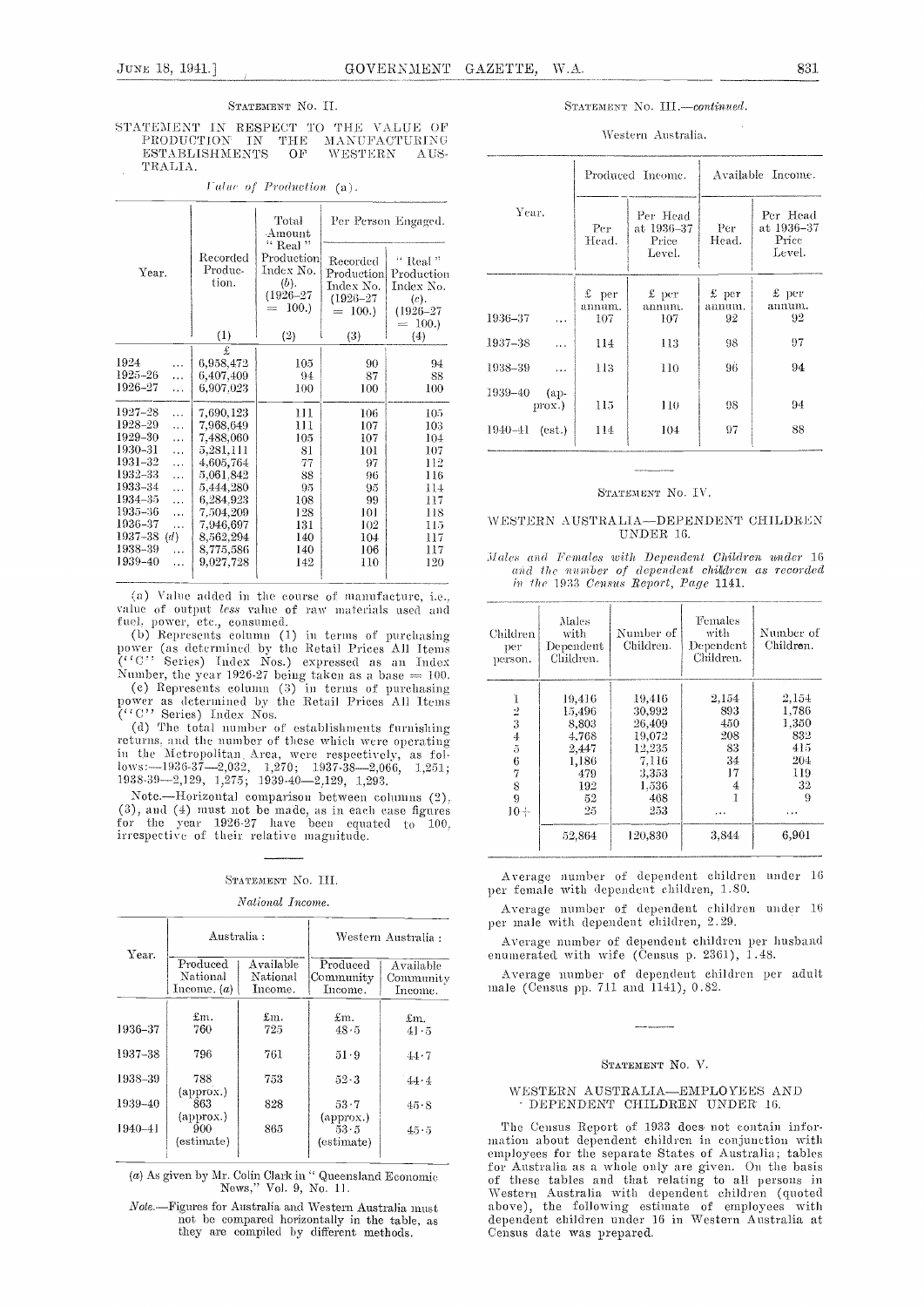#### STATEMENT No. V.-continued.

Estimated Distribution of Dependent Children under 16 among Employees.

| Children<br>per<br>Person. | Males with<br>Dependent<br>Children. | Children. | Females<br>with<br>Dependent<br>Children. | Children. |
|----------------------------|--------------------------------------|-----------|-------------------------------------------|-----------|
| I                          | 13.420                               | 13,420    | 629                                       | 629       |
| $\overline{2}$             | 9.895                                | 19,790    | 212                                       | 424       |
| 3                          | 5,835                                | 17.505    | 70                                        | 210       |
|                            | 3,035                                | 12,140    | 30                                        | 120       |
| $\frac{4}{5}$              | 1,525                                | 7,625     |                                           | 35        |
| 6                          | 775                                  | 4,650     | $\overline{2}$                            | 12        |
| 7                          | 330                                  | 2,310     |                                           |           |
| 8                          | 127                                  | 1,016     | .                                         | .         |
| 9                          | 42                                   | 378       | .                                         | .         |
| $10+$                      | 16                                   | 166       | .                                         | .         |
|                            | 35,000                               | 79,000    | 950                                       | 1,430     |

Adult married males with dependent 35,000 children under 16  $\sim$  . Adult married males without dependent children .. 20,700  $\sim 100$  $\sim 10$  $\sim$   $\sim$  $\ddotsc$ 37,000 Adult single males ..  $\ddot{\phantom{1}}$  .  $\ddot{\phantom{1}}$  .  $\bar{\psi}$  . 19,000 Single males under 21  $\Box$  $\ddot{\phantom{a}}$  .  $\ddotsc$ 111,700 Total male employees ..  $\bar{\mathcal{L}}$  .  $\ddot{\phantom{a}}$  .

79,000 Total children of male employees  $\ddot{\phantom{a}}$  .

Average number of dependent children under 16 per male employee with dependent children, 2.26.

Average number of dependent chilldren per married male employee, 1.42.

Average number of dependent children per adult male employee, 0.85.

#### STATEMENT NO. VII.

#### Summary of Statement No. VI.

AUSTRALIA: HUSBANDS AND DEPENDENT CHILDREN.

|                       |                    | Percentage Age<br>Distribution.                   | Average Number of<br>Dependent Children<br>under 16. |                                            |  |  |  |
|-----------------------|--------------------|---------------------------------------------------|------------------------------------------------------|--------------------------------------------|--|--|--|
| Age of<br>Husbands.   | All Hus-<br>bands. | Husbands<br>with<br>$\rm De$ pendent<br>Children. | All Hus-<br>bands.                                   | Husbands<br>with<br>Dependent<br>Children. |  |  |  |
| Under 21              | 0.3                | $0-2$                                             | 0.62                                                 | $1-10$                                     |  |  |  |
| 21 to 59              | 83.9               | $95 - 7$                                          | 1.66                                                 | $2 \cdot 30$                               |  |  |  |
| $60$ and over         | 15.8               | $4 \cdot 1$                                       | 0.28                                                 | 1.62                                       |  |  |  |
| All Ages<br>$\ddotsc$ | $100 \cdot 0$      | $100 \cdot 0$                                     | 1.44                                                 | $2 - 19$                                   |  |  |  |

As recorded at the Census of 1933, husbands aged<br>between 21 and 60 had, on the average, 1.66 dependent<br>children under 16. Of these husbands, 72.4% had<br>dependent children. The average number of dependent<br>children of husban age group was 2.30.

#### STATEMENT No. VI.

| AUSTRALIA : HUSBANDS (a) CLASSIFIED ACCORDING TO AGE IN CONJUNCTION WITH INCOME FOR THE YEAR |  |  |                                                          |  |  |  |  |  |
|----------------------------------------------------------------------------------------------|--|--|----------------------------------------------------------|--|--|--|--|--|
|                                                                                              |  |  | ENDED 30TH JUNE, 1933, AND NUMBER OF DEPENDENT CHILDREN. |  |  |  |  |  |

| Age of                      |          | Husbands with Dependent Children Numbering- |                  |          |                  |              |                |          |          |                | Total.                | Average<br>Number<br>of De- |                      |
|-----------------------------|----------|---------------------------------------------|------------------|----------|------------------|--------------|----------------|----------|----------|----------------|-----------------------|-----------------------------|----------------------|
| Husband.                    | 0.       | 1.                                          | $\overline{2}$ . | 3.       | $\overline{4}$ . | 5.           | 6.             | 7.       | 8.       | 9.             | $10$ and<br>over.     |                             | pendent<br>Children. |
|                             |          |                                             |                  |          |                  | ALL INCOMES. |                |          |          |                |                       |                             |                      |
| 16<br>.<br>.                |          | $\cdots$                                    | .                | $\cdots$ | .                | $\cdots$     |                |          | $\cdots$ | $\cdots$       | .                     |                             | $\cdots$             |
| 17<br>$\cdots$<br>.         | 22       | 17                                          | $\cdots$         | $\cdots$ | $\cdots$         | $\cdots$     | $\cdots$       | $\cdots$ |          |                | .                     | 39                          | .43                  |
| 18<br>$\ldots$<br>$\cdots$  | 109      | 86                                          | 7                | .        | $\cdots$         | $\cdots$     | .              | $\cdots$ | .        | .              |                       | 202                         | .50                  |
| 19<br>.<br>.                | 382      | 445                                         | 33               | 2        |                  | $\cdots$     | $\cdots$       | $\cdots$ | .        | .              | .                     | 863                         | .60                  |
| 20<br>$\cdots$              | 807      | 992                                         | 115              | 9        |                  | $\cdots$     | $\cdots$       | T        | .        | .              | .                     | 1,925                       | - 65                 |
| 24<br>$21$ to<br>$\cdots$   | 10,984   | 13,686                                      | 4,552            | 861      | 137              | 20           | $\overline{2}$ | 4        | $\cdots$ | .              | .                     | 30,246                      | .85                  |
| 29<br>25 to<br>.            | 29,667   | 38,405                                      | 24,092           | 9,306    | 2,796            | 744          | 190            | 29       | 11       | .              |                       | 105,240                     | 1.24                 |
| 34<br>30 to<br>$\ddotsc$    | 27,266   | 42,221                                      | 39,522           | 21,177   | 9.618            | 3,977        | 1,525          | 475      | 144      | 34             | 4                     | 145,963                     | 1.76                 |
| 39<br>$35$ to<br>$\ddotsc$  | 22,952   | 34,373                                      | 41,208           | 26,797   | 15,050           | 7,675        | 3,766          | 1,550    | 595      | 173            | 48                    | 154,187                     | 2.18                 |
| 44<br>$40$ to<br>$\cdots$   | 28,965   | 36,713                                      | 38,914           | 26,213   | 15,972           | 8,552        | 4,652          | 2,191    | 859      | 318            | 101                   | 163,450                     | $2 \cdot 16$         |
| 49<br>$45$ to<br>$\ddotsc$  | 41,258   | 36,624                                      | 28,876           | 18,270   | 10,727           | 6,005        | 3,256          | 1,507    | 617      | 226            | 106                   | 147,472                     | 1.76                 |
| 54<br>50 to<br>$\cdots$     | 49,341   | 28,894                                      | 17,361           | 9,584    | 5,430            | 2.864        | 1,459          | 665      | 294      | 104            | 38                    | 116,034                     | 1.25                 |
| -59<br>55 to<br>$\cdots$    | 50,672   | 17,895                                      | 8,421            | 4,235    | 2,213            | 1,062        | 521            | 256      | 97       | 28             | 13                    | 85,413                      | .79                  |
| -64<br>$60$ to<br>$\ddotsc$ | 51,326   | 10,489                                      | 3,962            | 1,697    | 823              | 374          | 214            | 84       | 44       | 8              | 3                     | 69,024                      | $\cdot$ 45           |
| 65 to 69<br>$\cdots$        | 44,943   | 5,164                                       | 1,496            | 646      | 297              | 128          | 70             | 29       | 11       | 5              | $\overline{2}$        | 52,791                      | $\cdot 24$           |
| 70 and Over                 | 52,967   | 3,008                                       | 778              | 292      | 116              | 56           | 20             | 7        | 5        | 3              | $\cdots$              | 57,252                      | $\cdot$ 11           |
| Not Stated<br>$\cdot$       | 1,757    | 828                                         | 585              | 311      | 130              | 75           | 40             | 17       | 8        | $\overline{2}$ | $\overline{2}$        | 3,755                       | $1 \cdot 14$         |
| Total<br>$\ddotsc$          | 413,419  | 269,840                                     | 209,922          | 119,400  | 63,311           | 31,532       | 15,715         | 6,815    | 2,685    | 901            | 317                   | 1,133,857                   | 1.44                 |
| Percentages                 | $36.5\%$ | $23.8\%$                                    | $18.5\%$         | $10.5\%$ | $5.6\%$          | $2.8\%$      | $1.4\%$        | $0.6\%$  |          |                | $0.2\% 0.08\% 0.02\%$ | $100.0\%$                   |                      |

(a) Husbands who were enumerated with their wives.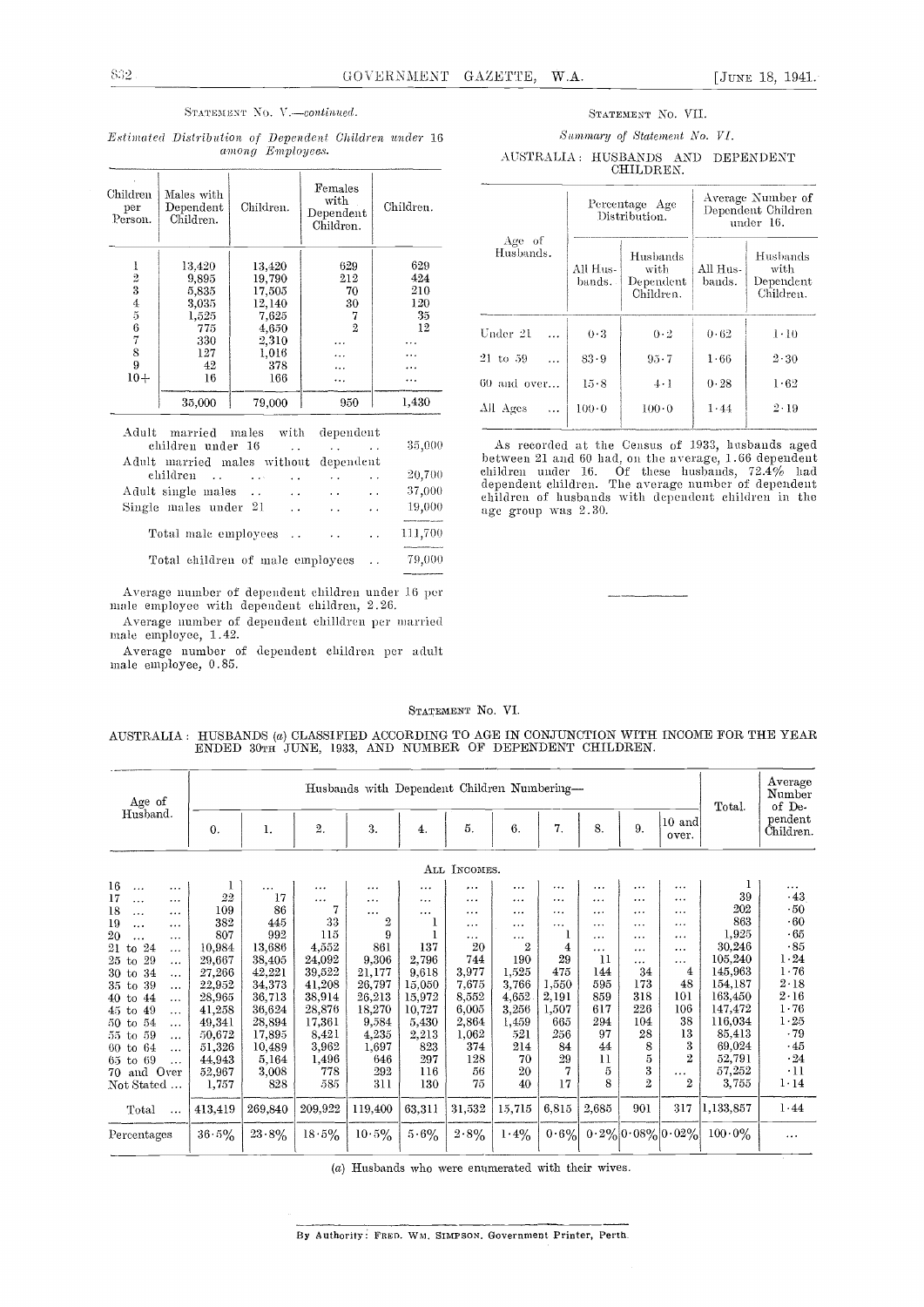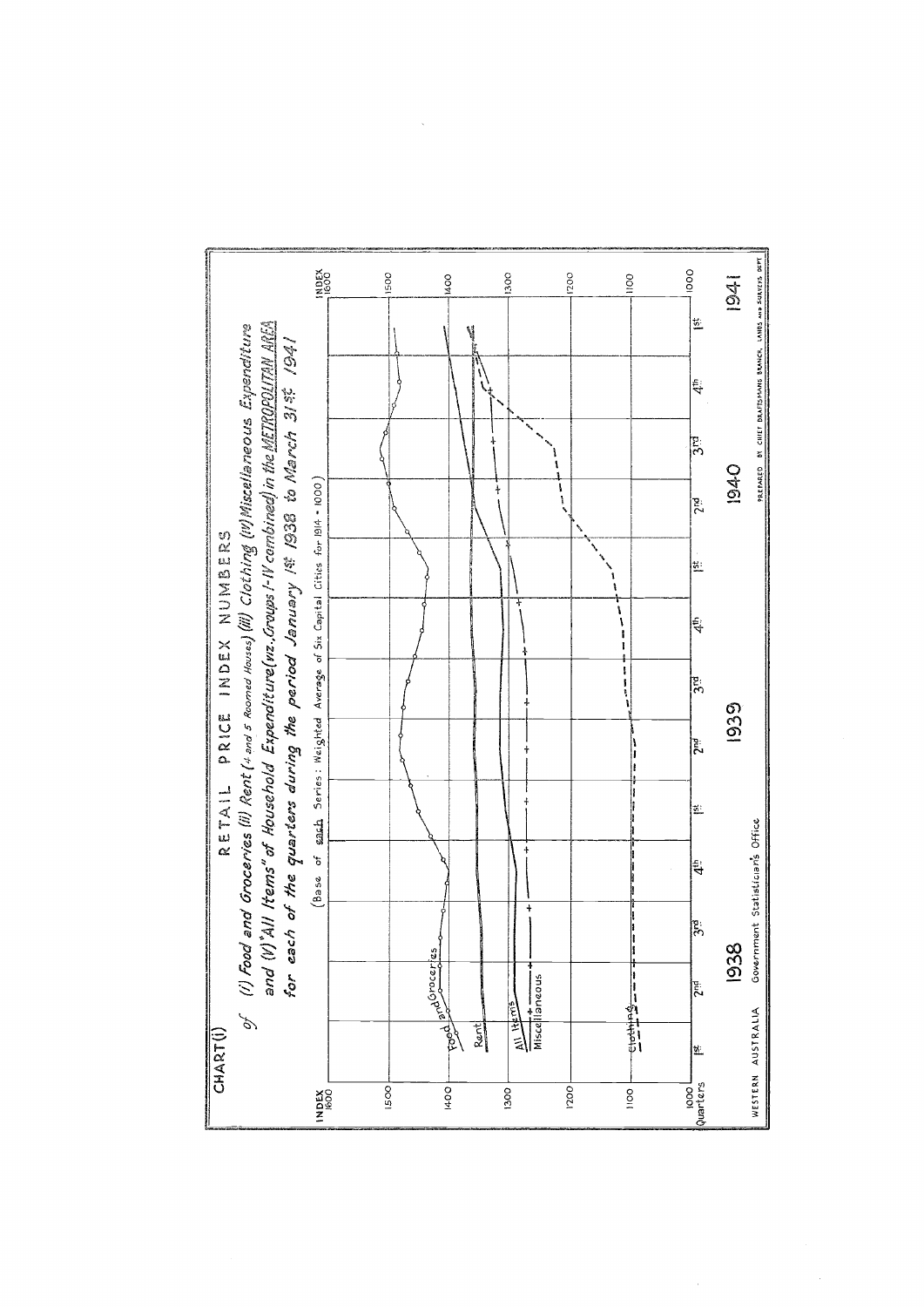